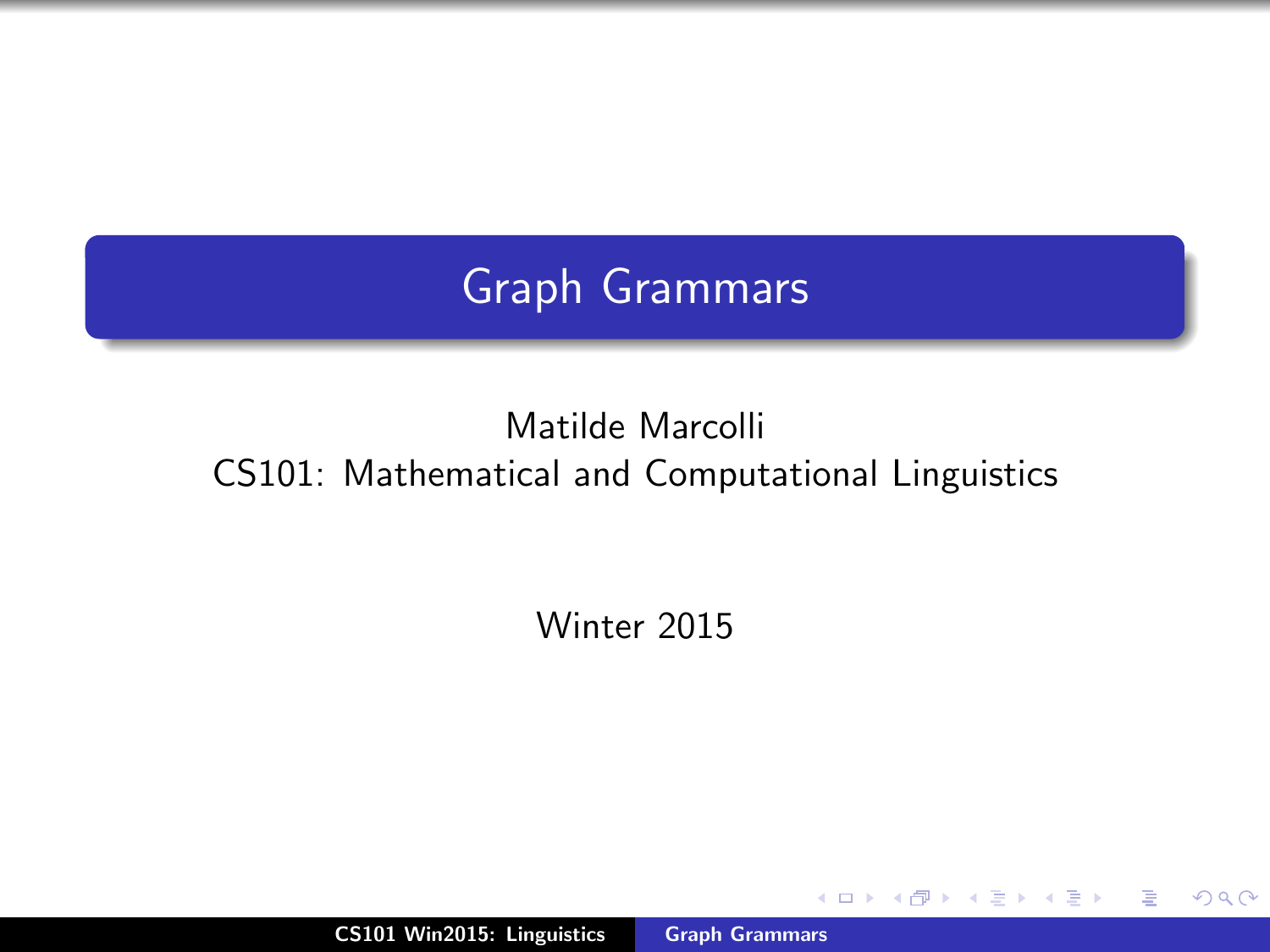Formal languages adapted to parallelism in computation

- instead of linear languages: strings in an alphabet obtained by production rules of a grammar
- grammars that produce a language consisting of a family of graphs
- production rules that substitute parts of a graph with other parts (gluing)
- an initial graph as starting point
- edge and vertex labels by terminal and non-terminal symbols

 $2Q$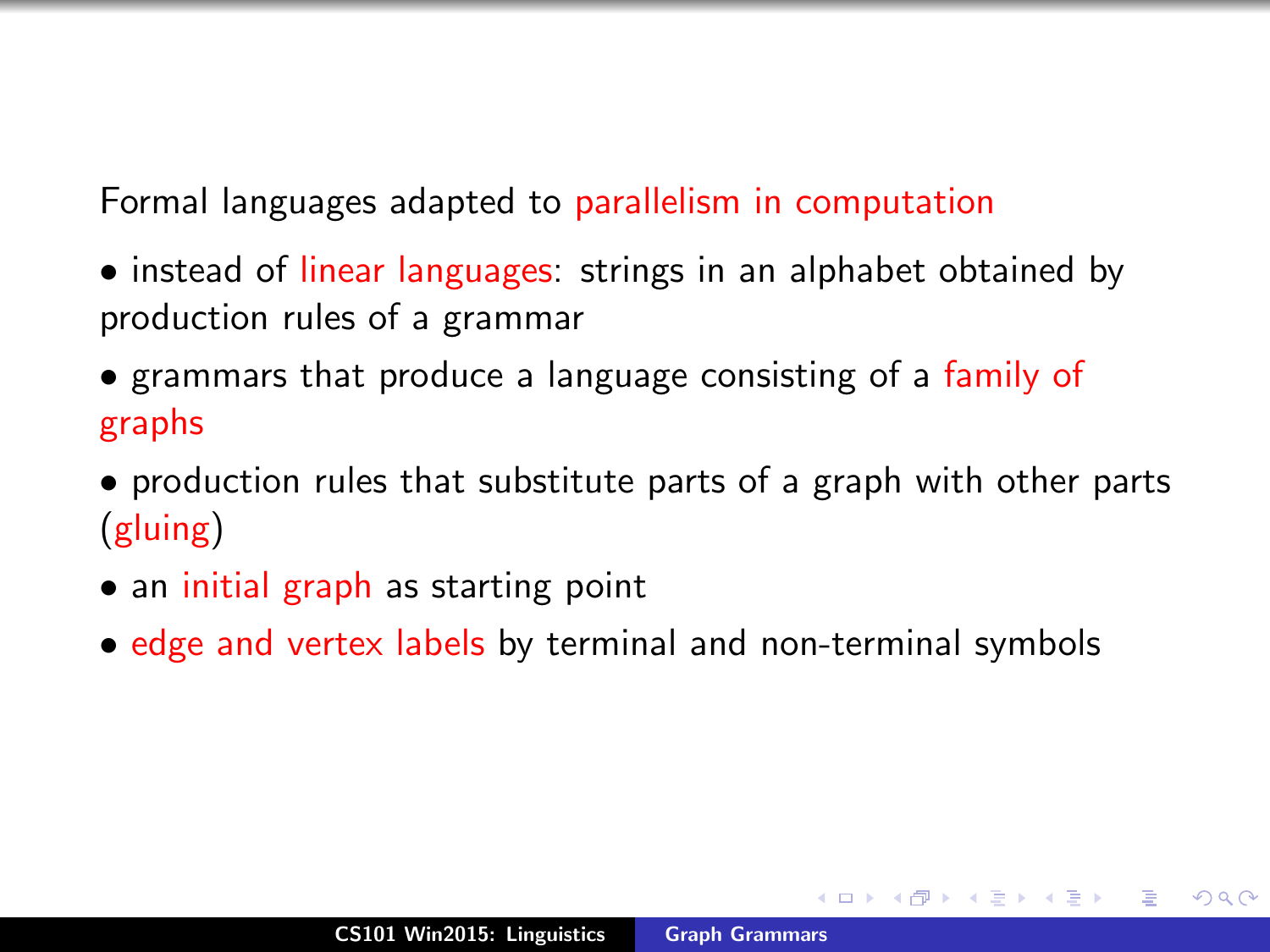#### Graphs

Two main ways of thinking about graphs:

First description:

\n- $$
V(G)
$$
 = set of vertices;  $E(G)$  = set of edges;  $\partial : E(G) \to V(G) \times V(G)$
\n

• if G is oriented (directed) then source and target  $s, t : E(G) \rightarrow V(G)$ 

•  $\Sigma_V$ ,  $\Sigma_E$  sets of vertex and edge labels;  $L_{V,G}: V(G) \to \Sigma_V$ ,  $L_{F,G}:E(G)\to\Sigma_F$  assignment of labels

4 m + 4 m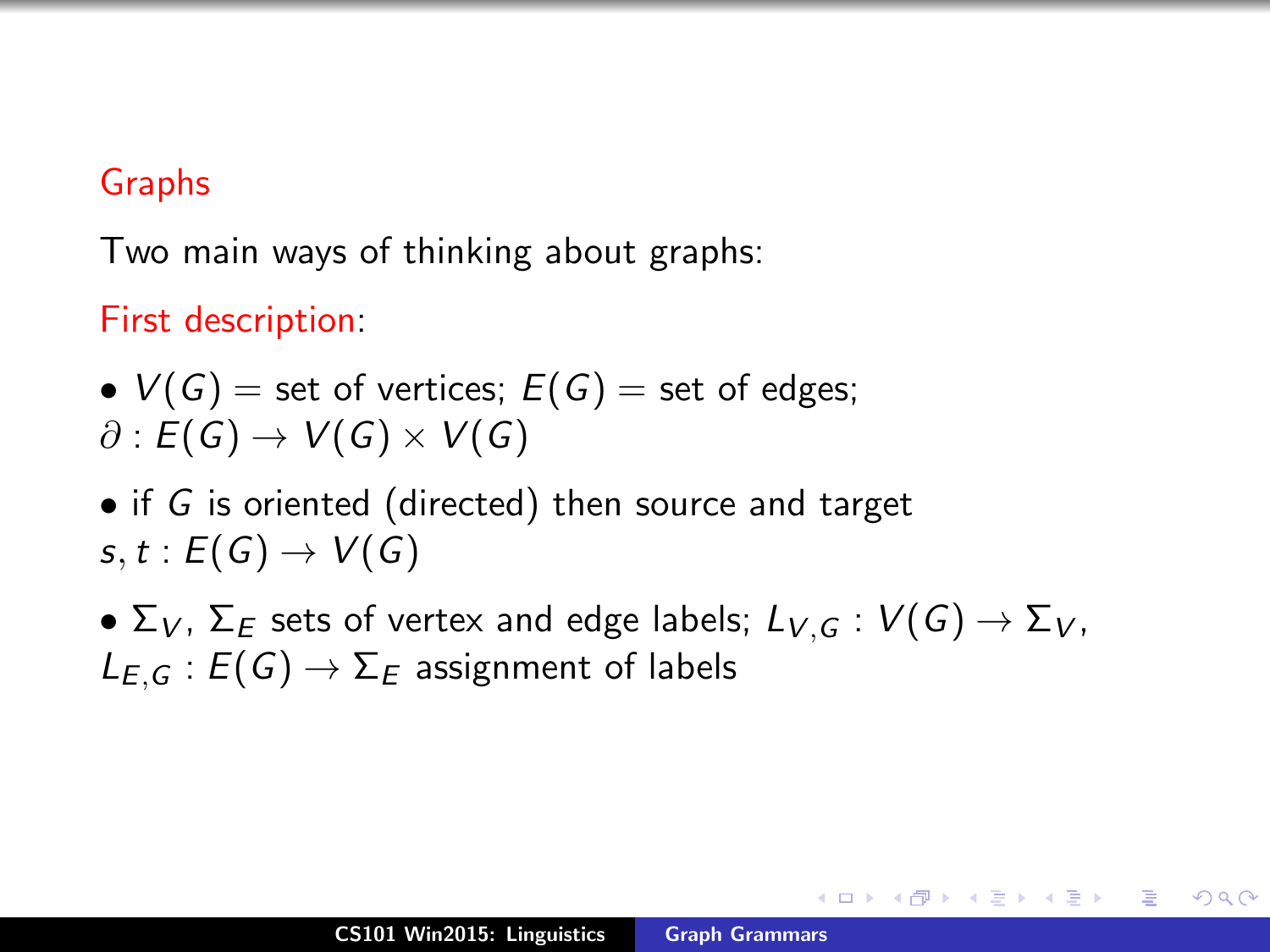#### Second description:

•  $C(G)$  = set of corollas with assigned valences (a vertex with  $n$  half-edges)

- $\mathcal{F}(G)$  = set of all half-edges
- involution:  $\mathcal{I}: \mathcal{F}(G) \to \mathcal{F}(G)$
- edges: pairs  $(f, f')$  with  $f \neq f'$  in  $\mathcal{F}(G)$  with  $\mathcal{I}(f) = f'$ (an edge is a gluing of two half edges)
- external edges:  $f \in \mathcal{F}(G)$  fixed by the involution  $\mathcal{I}$ (half-edges not matched to anything else)
- assignment of labels  $L_{\mathcal{F},G} : \mathcal{F}(G) \to \Sigma_{\mathcal{F}}$  and  $L_{V,G} : C(G) \to \Sigma_{V}$

$$
L_{\mathcal{F},G}\circ\mathcal{I}=L_{\mathcal{F},G}
$$

メタメメ ミメメ ミメー

つくい

(the involution must match labels)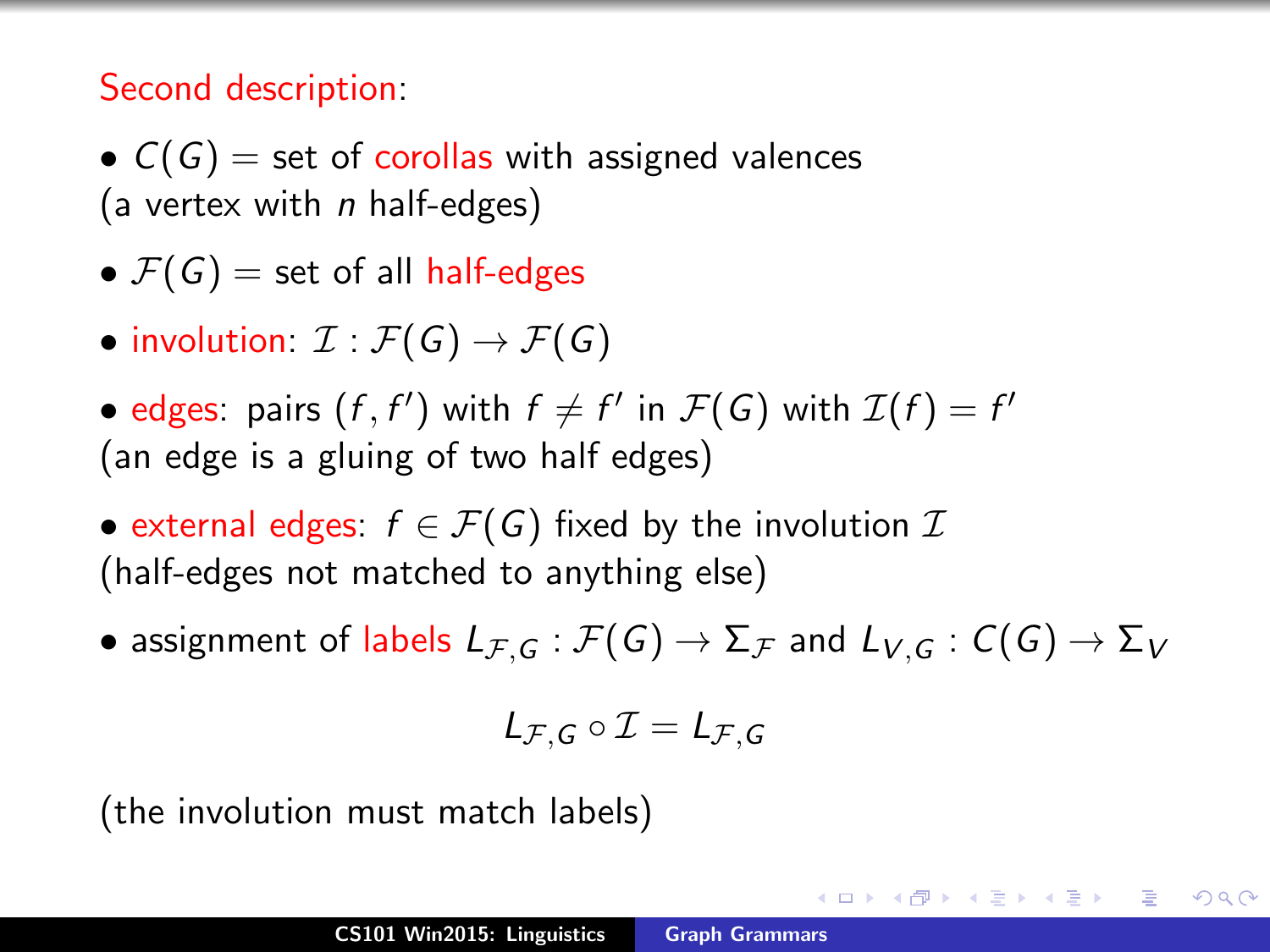#### Graph Grammar

$$
(N_E, N_V, T_E, T_V, P, G_S)
$$

- edge labels:  $\Sigma_F = N_F \cup T_F$  non-terminal and terminal
- vertex labels:  $\Sigma_V = N_V \cup T_V$  non-terminal and terminal
- $G_S =$  start graph
- $P =$  production rules: a finite set

 $2Q$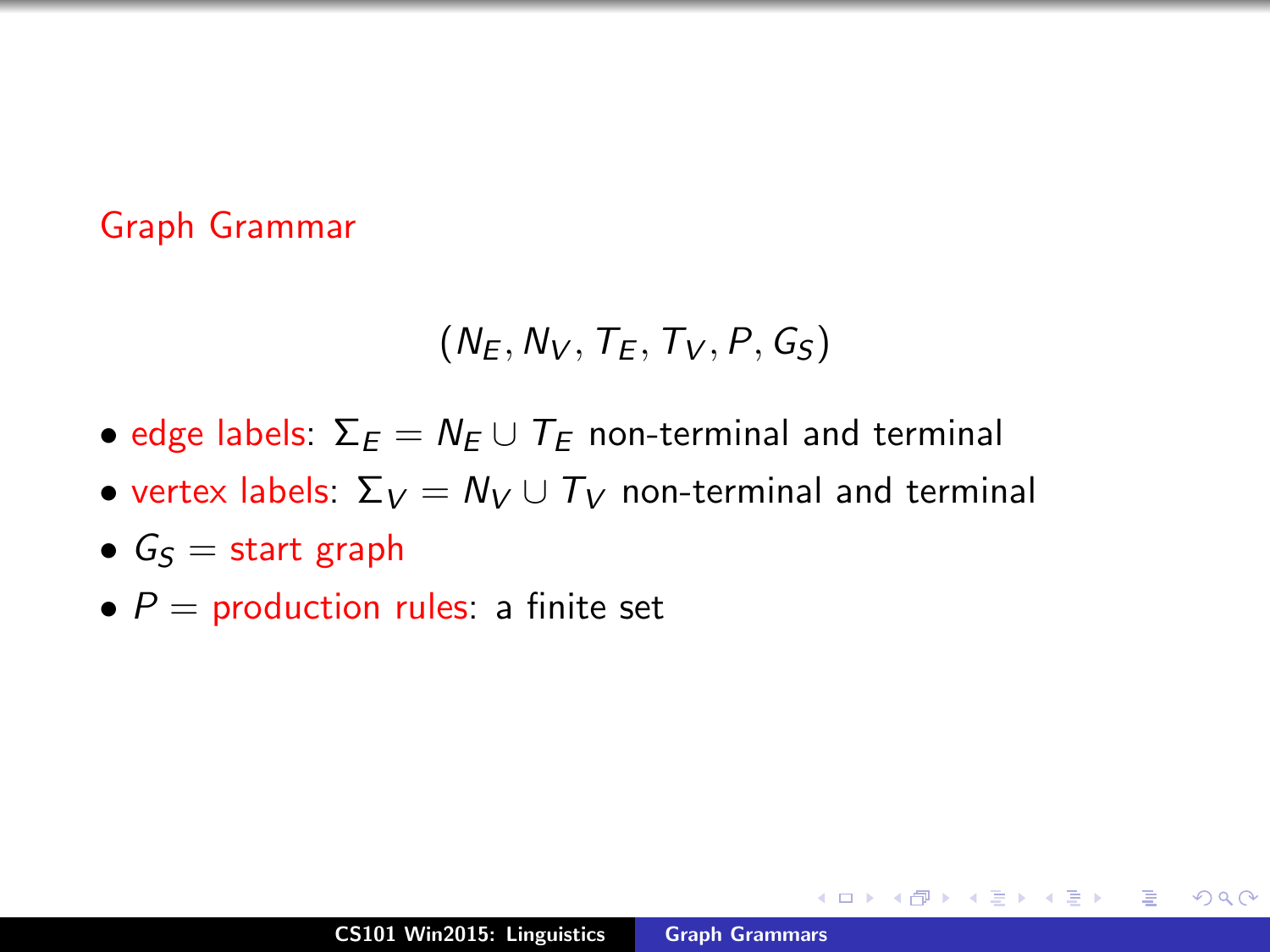Production rules of a Graph Grammar

$$
P=(G_L,G_R,H)
$$

- $G_L$  = labelled graph (l.h.s. of production)
- $G_R =$  labelled graph (r.h.s. of production)
- $H =$  labelled graph with label preserving isomorphisms

$$
\phi_L: H \stackrel{\simeq}{\to} \phi_L(H) \subset G_L, \quad \phi_R: H \stackrel{\simeq}{\to} \phi_R(H) \subset G_R
$$

(isomorphic subgraphs in  $G_l$  and  $G_R$ )

Meaning: the production rule searches for a copy of  $G_l$  inside a given graph G and glues in a copy of  $G_R$  by identifying them along the common subgraph H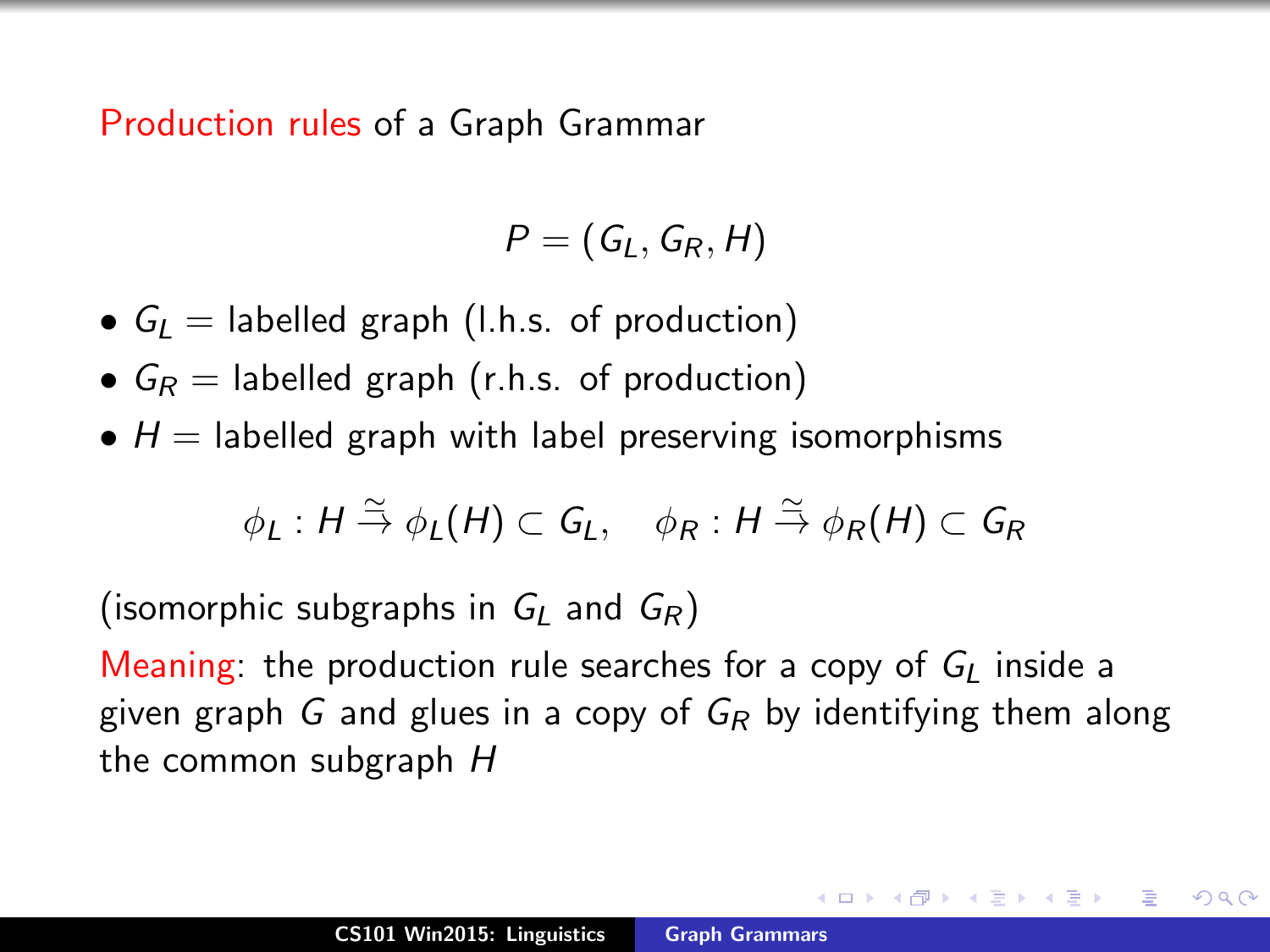#### Context-free Graph Grammars

- when all production rules  $P = (G_L, G_R, H)$  have  $G_L$  (hence H) a single vertex
- Chomsky hierarchy for Graph Grammar (different from the one for linear languages) was identified in
	- M. Nagl, Graph-Grammatiken: Theorie, Implementirung, Anwendung, Vieweg, 1979

 $\rightarrow$   $\overline{m}$   $\rightarrow$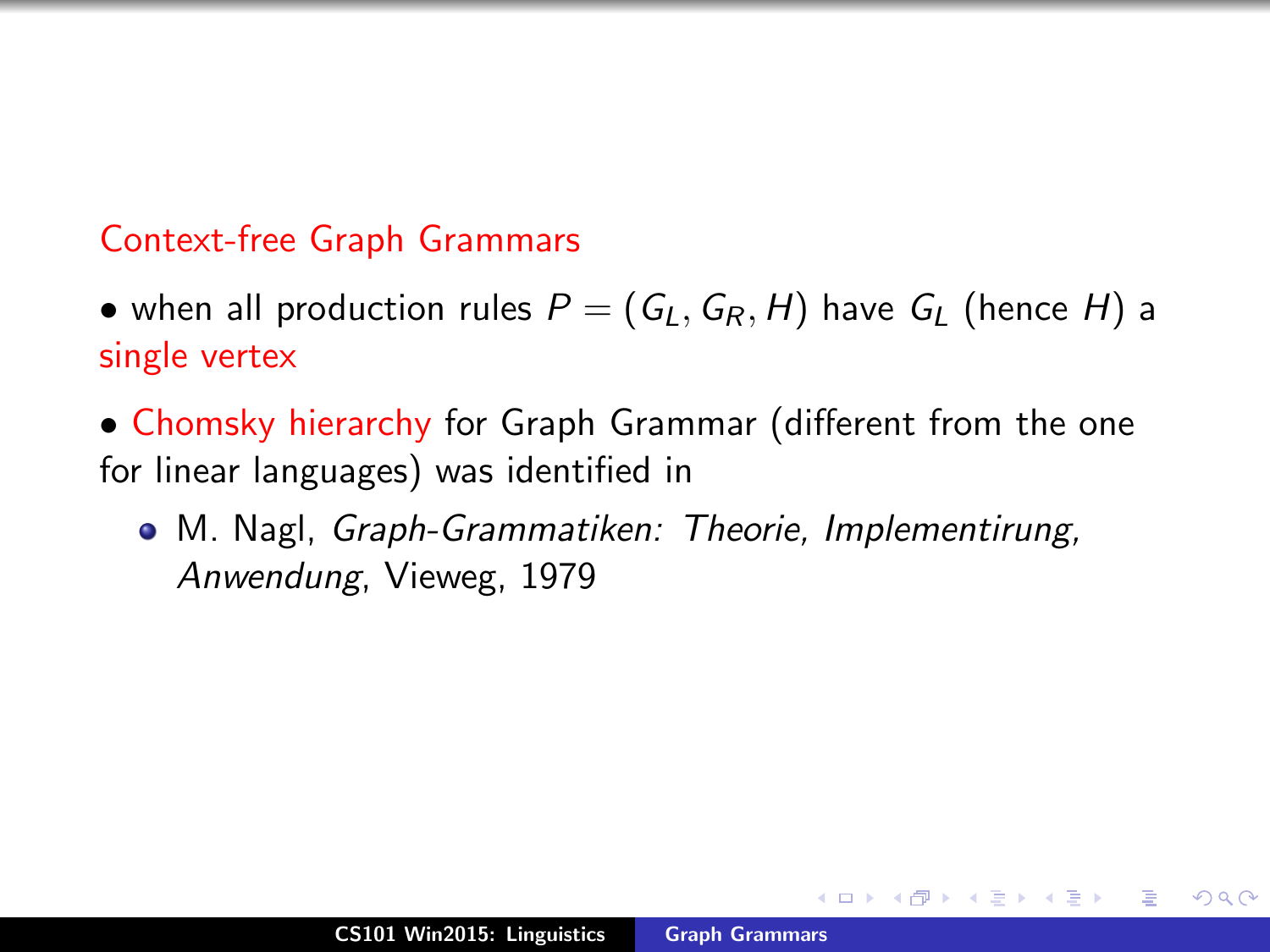#### References on Graph Grammars

- H. Ehrig, K. Ehrig, U. Prange, G. Taentzer, Fundamentals of algebraic graph transformation. New York: Springer, 2010.
- H. Ehrig, H.J. Kreowski, G. Rozenberg, *Graph-grammars and* their application to computer science, Lecture Notes in Computer Science, Vol. 532, Springer, 1990.
- <span id="page-7-0"></span>G. Rozenberg, Handbook of Graph Grammars and Computing by Graph Transformation. Volume 1: Foundations, World Scientific, 1997.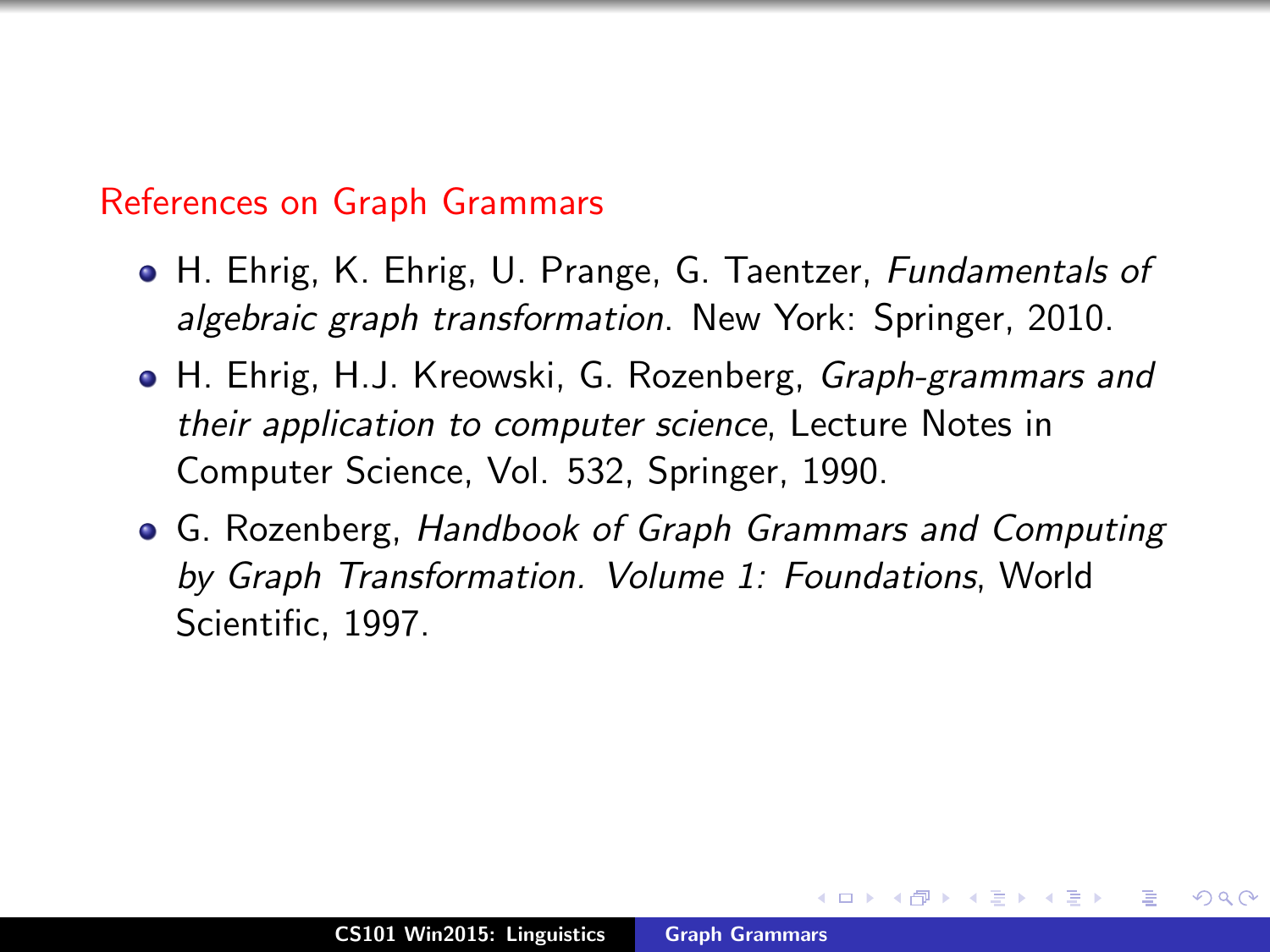Graph Grammars and Quantum Field Theory (from a project with Alex Port, SURF 2014)

• perturbative (massless, scalar) field theory: classical action

$$
S(\phi) = \int \mathcal{L}(\phi) d^{D}x = S_0(\phi) + S_{int}(\phi)
$$

in D dimensions

• Lagrangian density

$$
\mathcal{L}(\phi) = \frac{1}{2}(\partial \phi)^2 - \frac{m^2}{2}\phi^2 - \mathcal{L}_{int}(\phi)
$$

• Quantum effects: perturbative expansion in Feynman diagrams

$$
S_{\text{eff}}(\phi) = S_0(\phi) + \sum_G \frac{G(\phi)}{\#\text{Aut}(G)} \quad \text{(1PI graphs)}
$$

contribution of each Feynman graph is a finite dimensional integral in momentum variables flowing through the [gr](#page-7-0)[ap](#page-9-0)[h](#page-7-0)

 $\Omega$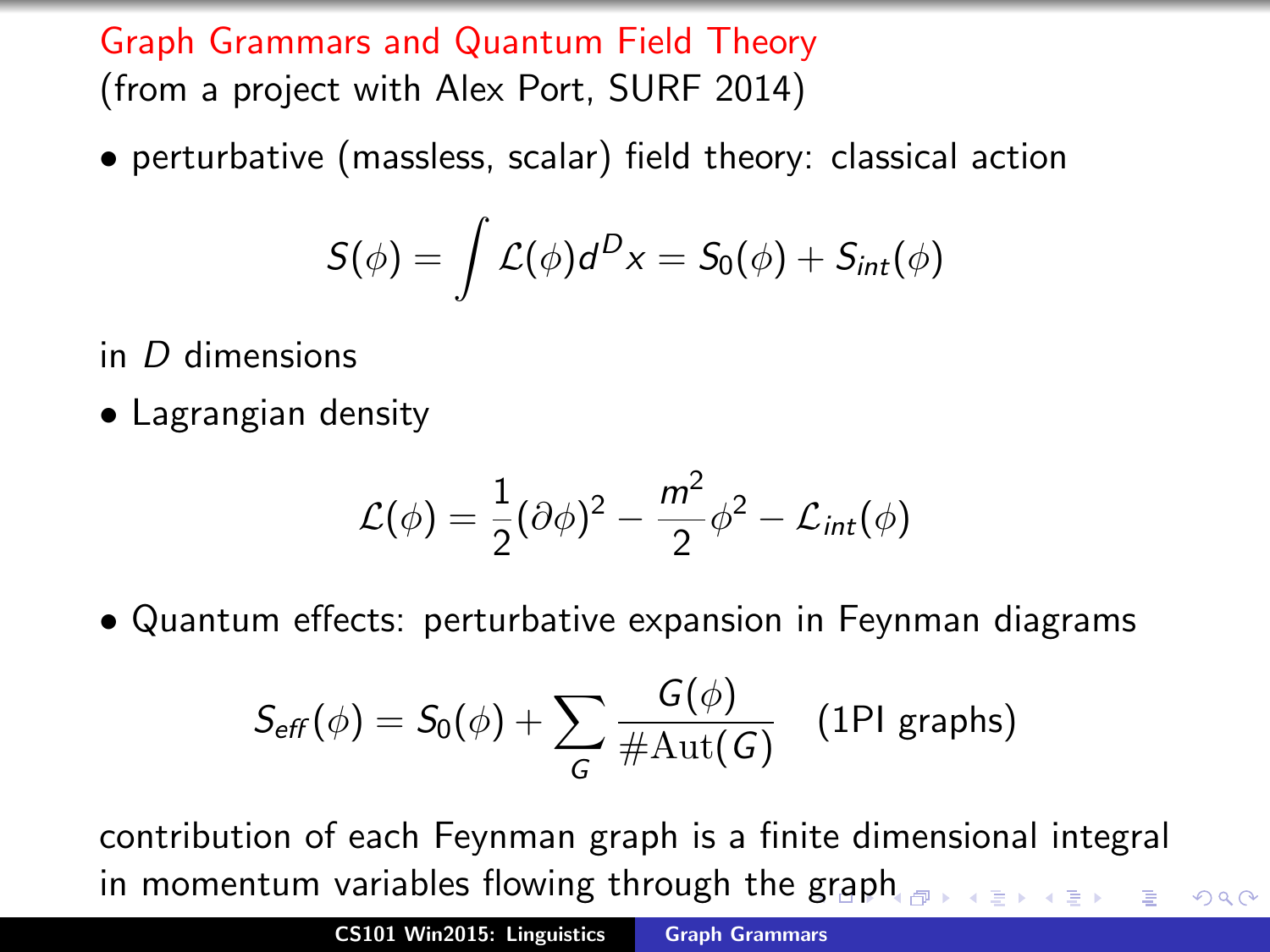### Renormalization problem in QFT

- most of the integrals  $G(\phi)$  in the expansion are divergent
- need a regularization procedure (pole subtraction, cutoff, ...)
- and renormalization is implementation consistently over subgraphs (nested subdivergences)

<span id="page-9-0"></span>• Connes-Kreimer ( $\sim$  2000): the renormalization procedure is described algebraically by a Hopf algebra of Feynman graphs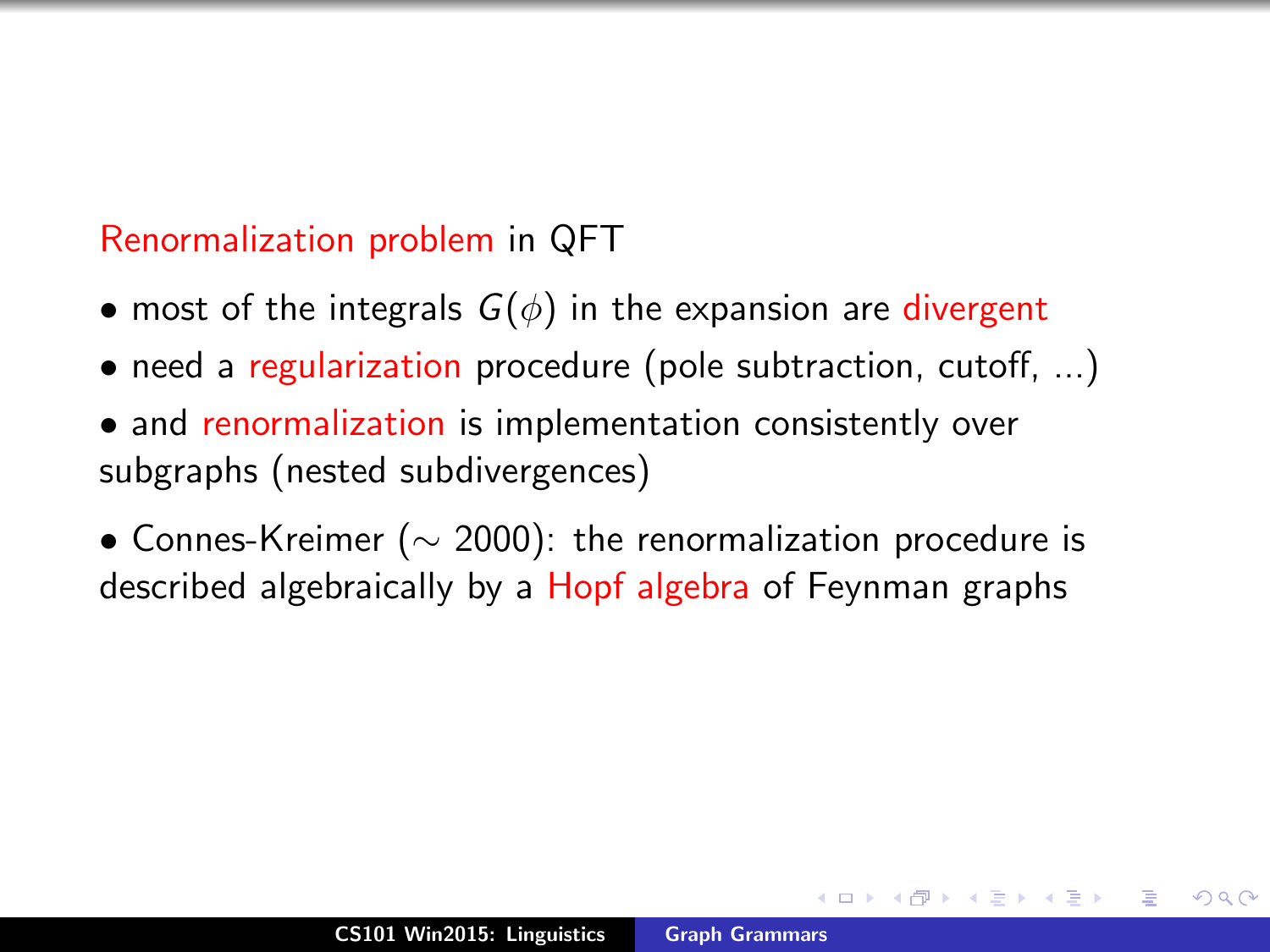## Hopf algebra of Feynman graphs

- commutative algebra generated by all the 1PI graphs G of the QFT (polynomial algebra in the G)
- comultiplication  $\Delta : \mathcal{H} \to \mathcal{H} \otimes \mathcal{H}$  (coassociative, non-cocommutative)

$$
\Delta(\mathit{G}) = \mathit{G} \otimes 1 + 1 \otimes \mathit{G} + \sum_{\gamma \subset \mathit{G}} \gamma \otimes \mathit{G}/\gamma
$$

• Example:

$$
\Delta\left(-\bigoplus -\right)=\mathbb{I}\otimes\lnot\bigoplus -\ +\ \lnot\bigoplus -\otimes\mathbb{I}+2\ \lnot\bigotimes \otimes\lnot\bigodot -
$$

• antipode (related algebra and coalgebra structure) constructed inductively on number of edges (or loops)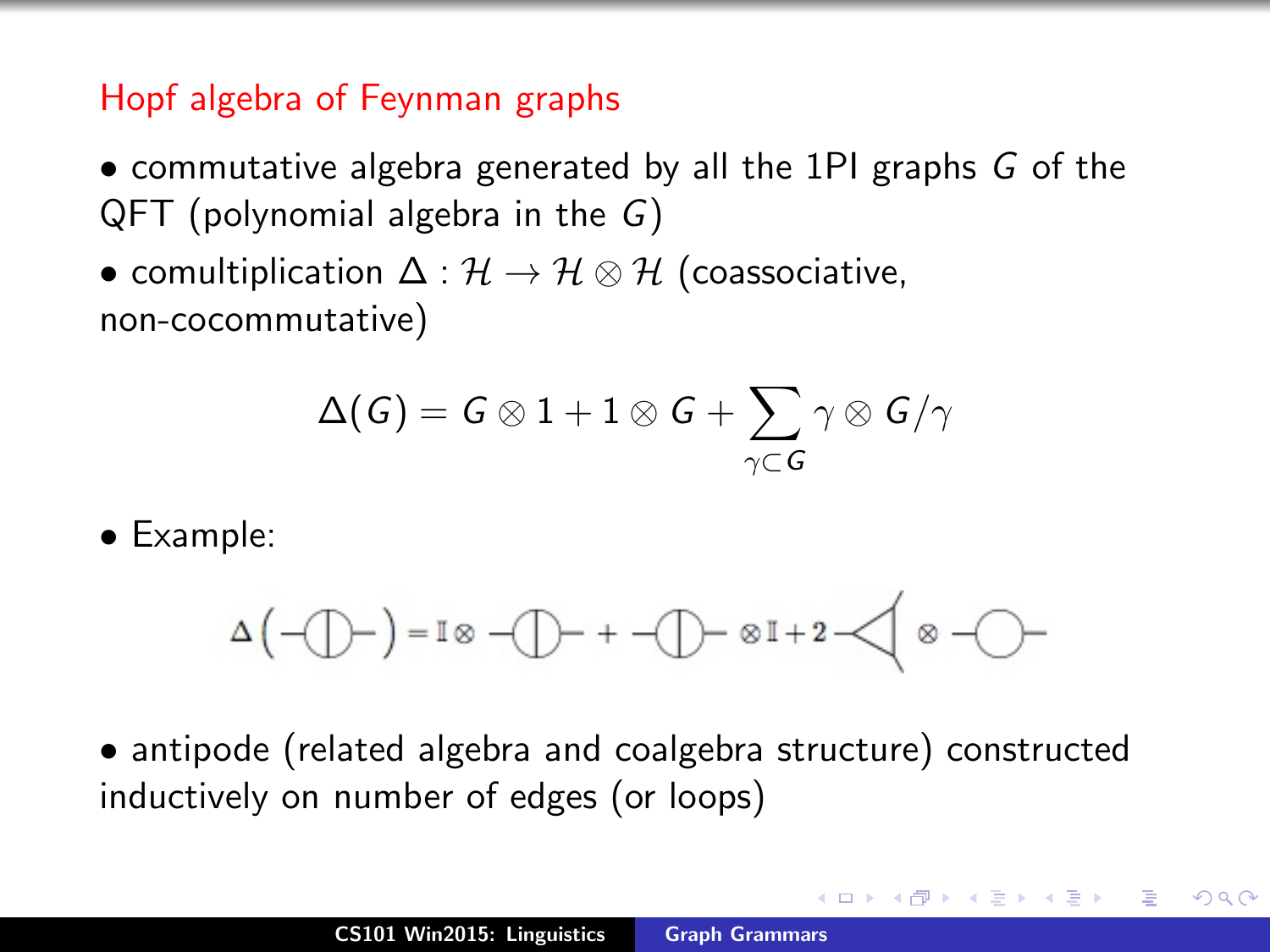#### Hopf algebra and Lie algebra

•  $\mathcal{H} = \oplus_{n>0} \mathcal{H}_n$  with  $\mathcal{H}_0 = \mathbb{C}$  connected commutative graded Hopf algebra

- $A =$  commutative algebra,  $\text{Hom}(\mathcal{H}, A) = \mathcal{G}(A)$  is a group
- the Hopf algebra H is determined by the Lie algebra  $\mathcal L$  of  $\mathcal G(\mathbb C)$
- insertion Lie algebra of Feynman graphs

• given two graphs  $G_1, G_2$ : count in how many ways can insert one into the other at a vertex (so that external edges glued to corolla of edges at the vertex)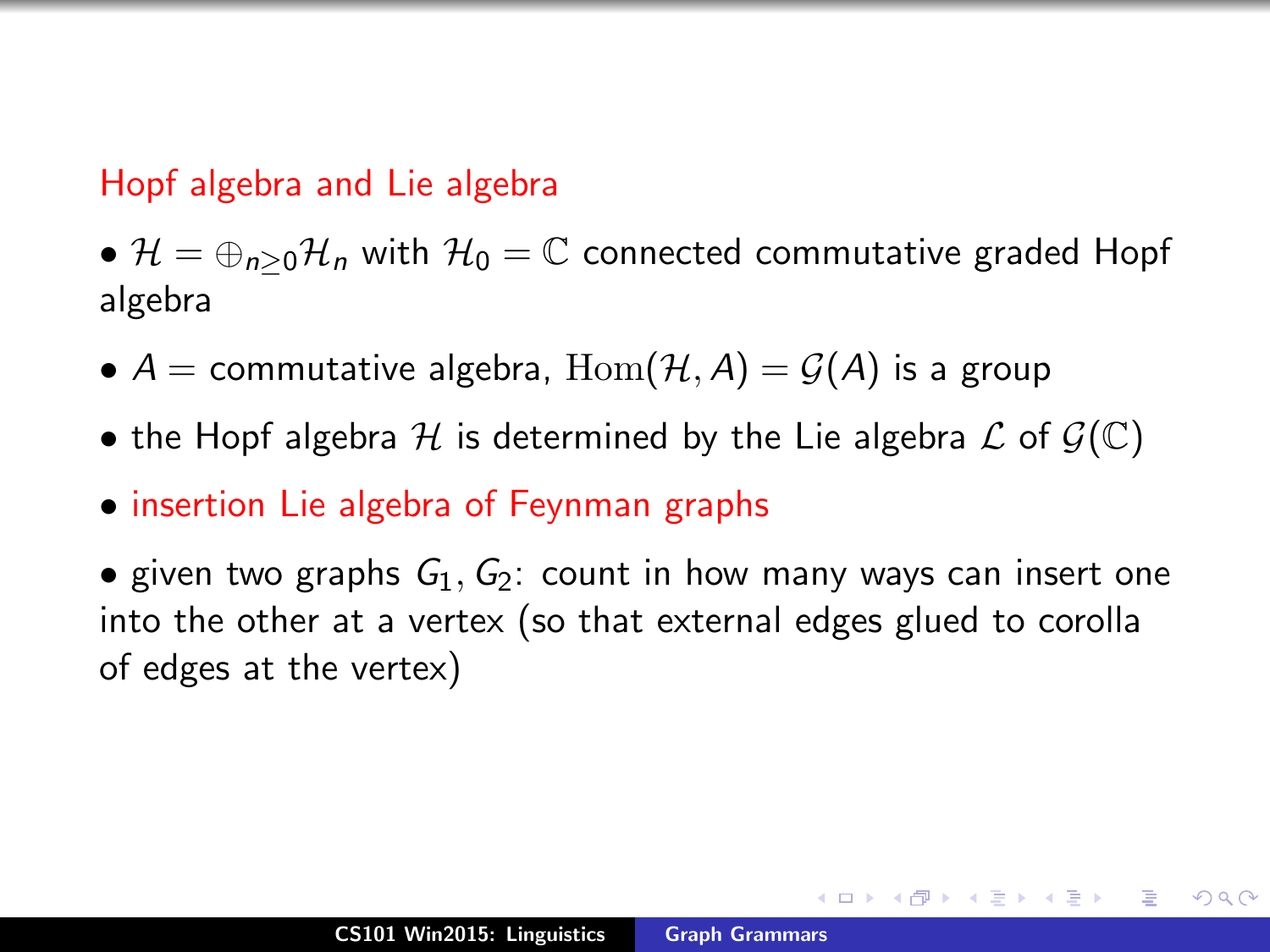• Examples of graph insertions:



• pre-Lie structure: a bilinear map  $\star : V \otimes V \to V$  on a vector space V

$$
(x \star y) \star z - x \star (y \star z) = (x \star z) \star y - x \star (z \star y)
$$

identity of associators under  $y \leftrightarrow z$ 

 $\Omega$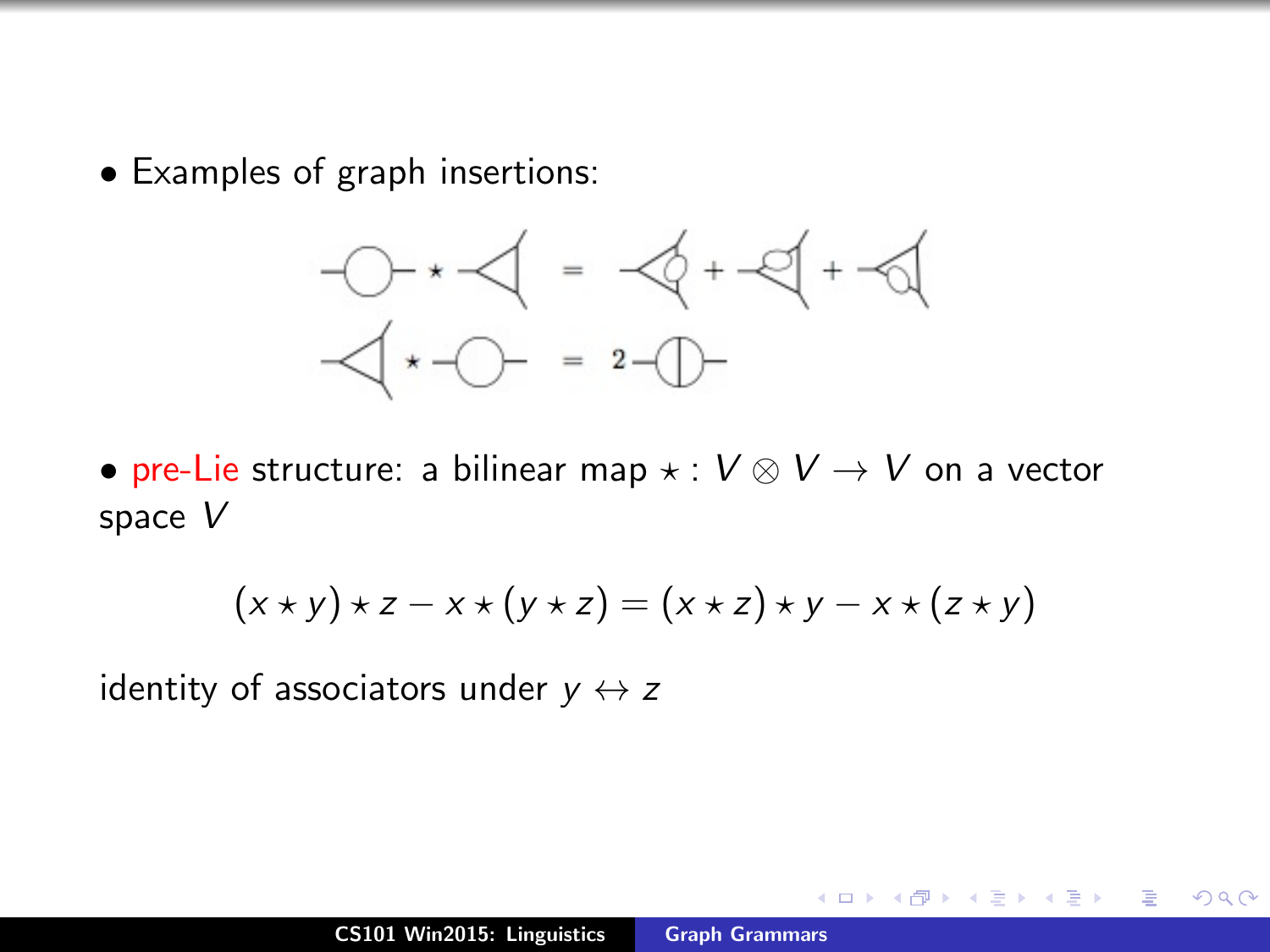#### Lie algebras and pre-Lie structures

• Lie algebra: vector space V with bilinear bracket  $[\cdot, \cdot]$  operation with  $[x, y] = -[y, x]$  and Jacobi identity

$$
[x,[y,z]] + [z,[x,y]] + [y,[z,x]] = 0.
$$

- tangent space at the identity of a Lie group is a Lie algebra
- Given a pre-Lie structure

$$
[x, y] = x \star y - y \star x
$$

is a Lie bracket (pre-Lie identity  $\Rightarrow$  Jacobi identity)

• insertion of graphs is a pre-Lie operator  $\Rightarrow$  Lie algebra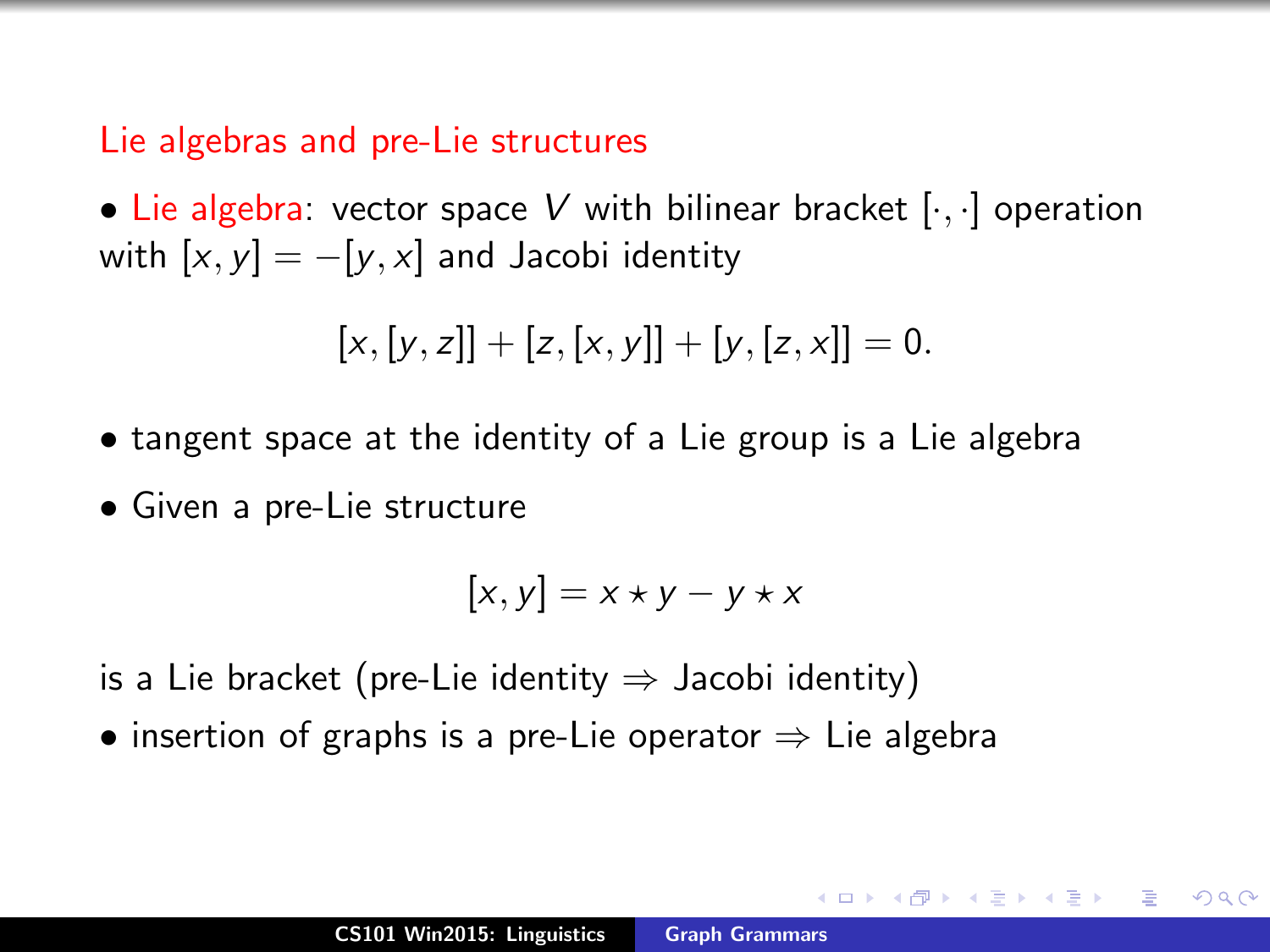#### Lie algebra of Feynman graphs

• Lie bracket

$$
[G,G']=\sum_{v\in V(G)}G\circ_v G'-\sum_{v'\in V(G')}G'\circ_{v'} G,
$$

sum over vertices and counting all possible ways of inserting the other graph at that vertex matching external edges

 $2Q$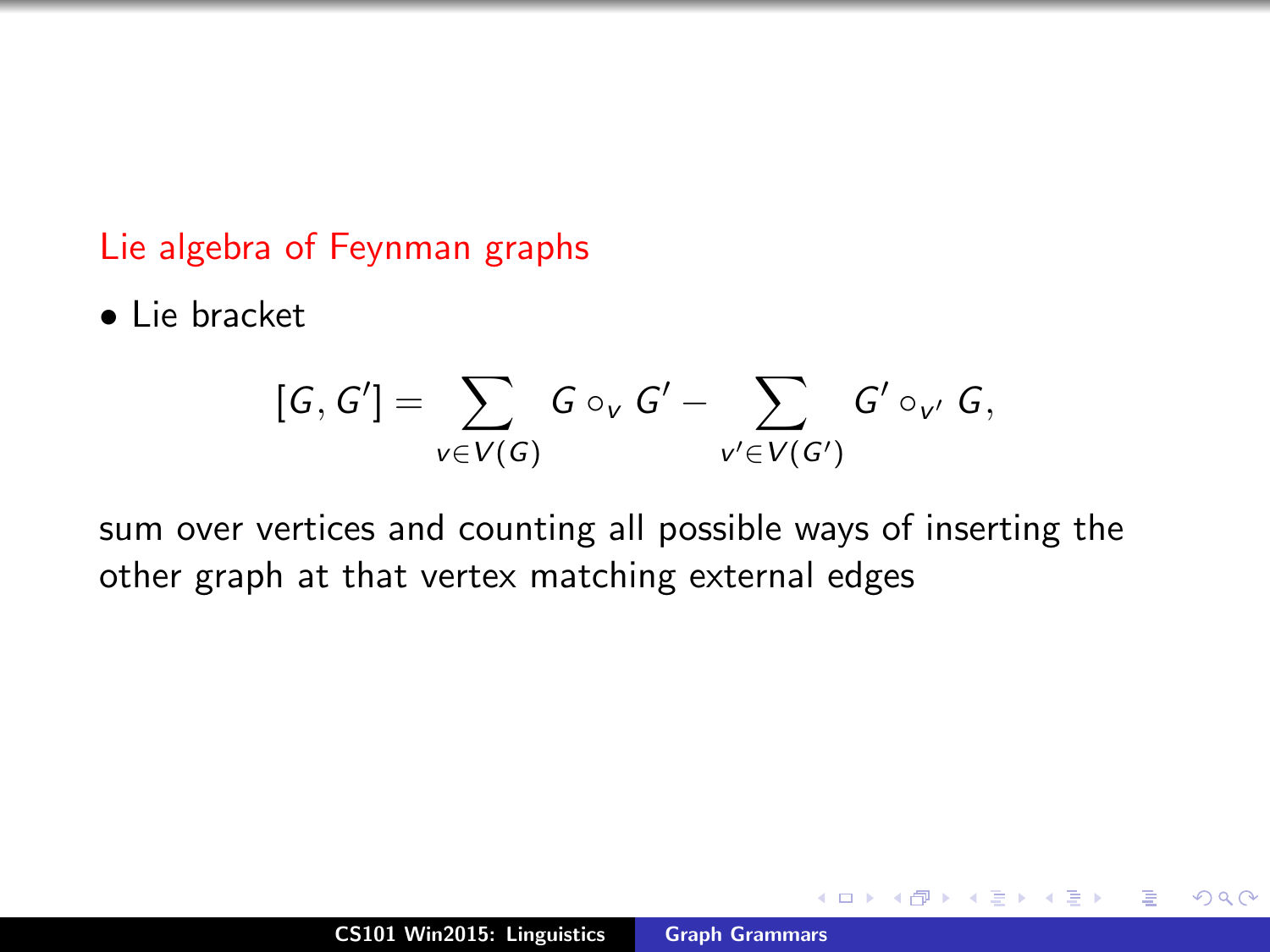This story can be generalized

- **1** Any context free graph grammar determines an insertion Lie algebra and a commutative Hopf algebra
- 2 for context-sensitive it is more delicate: Lie-algebroid?
- <sup>3</sup> Feynman graphs of a QFT are a graph language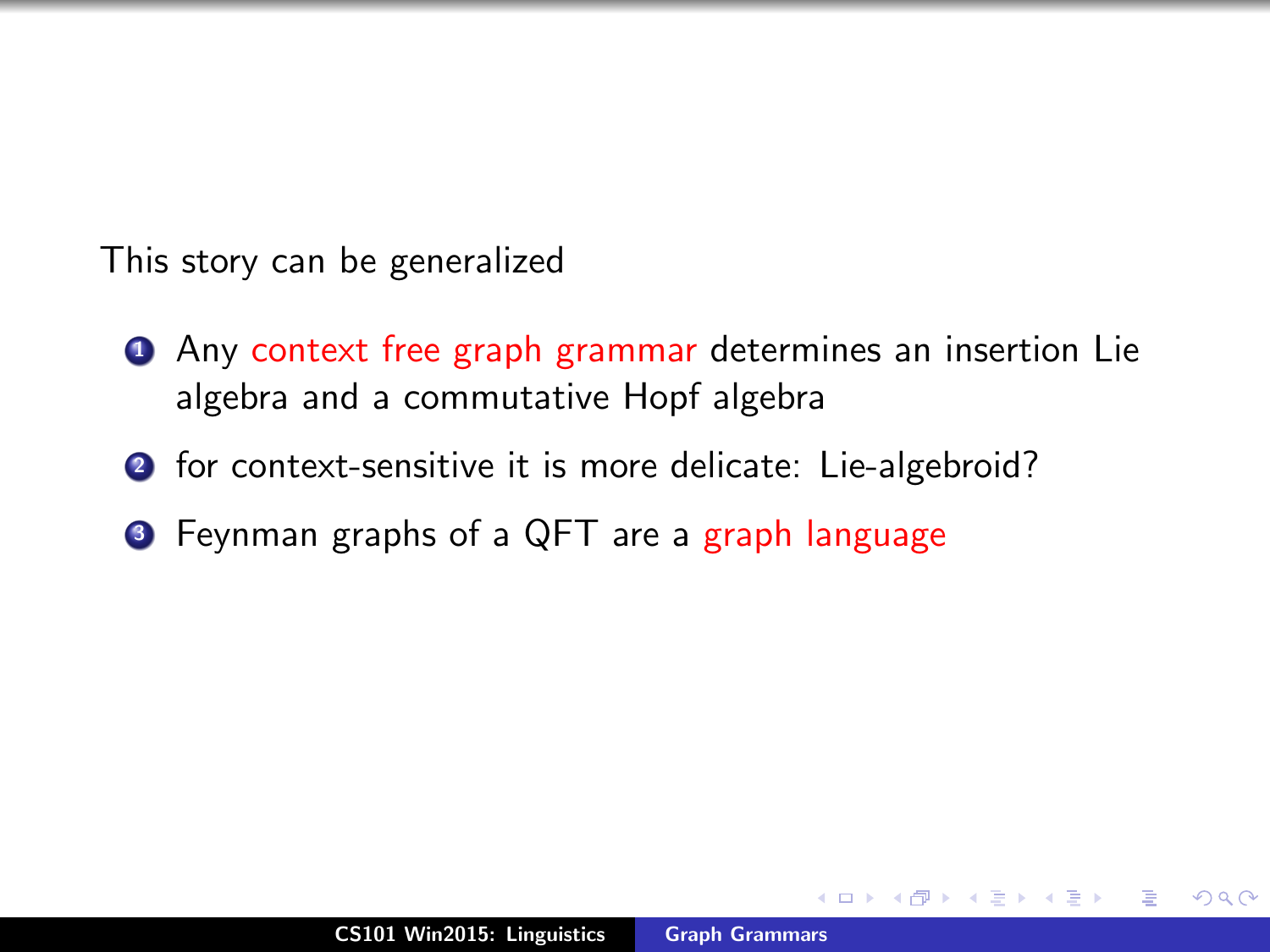Example: Feynman graph language of  $\phi^4$ -theory



 $\leftarrow$   $\Box$ 

∢ 伊 ▶ → 王

重

∍  $\sim$   $299$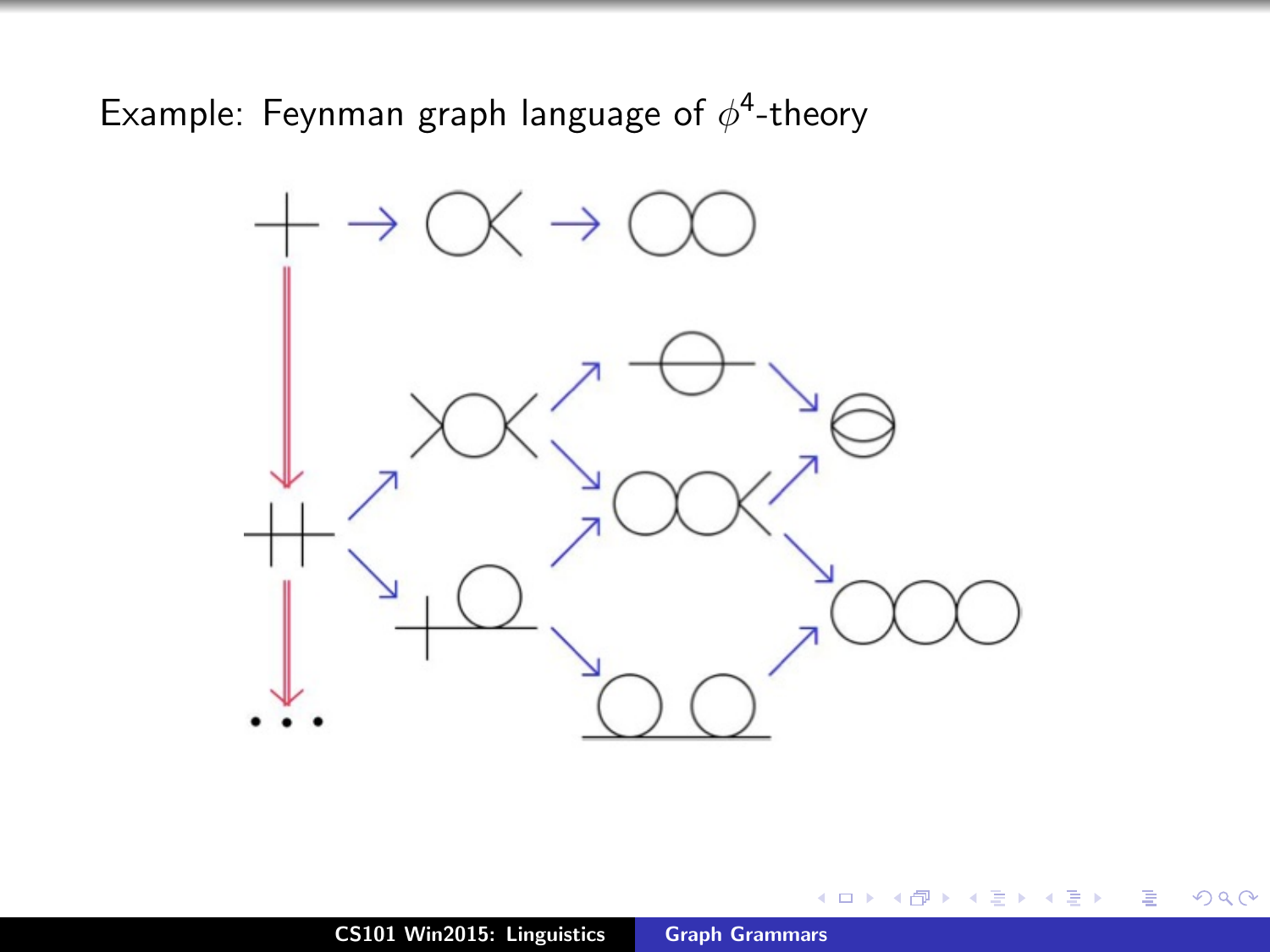Example: Feynman graph language of  $\phi^2$ A-theory



 $299$ 

∍ × ≣